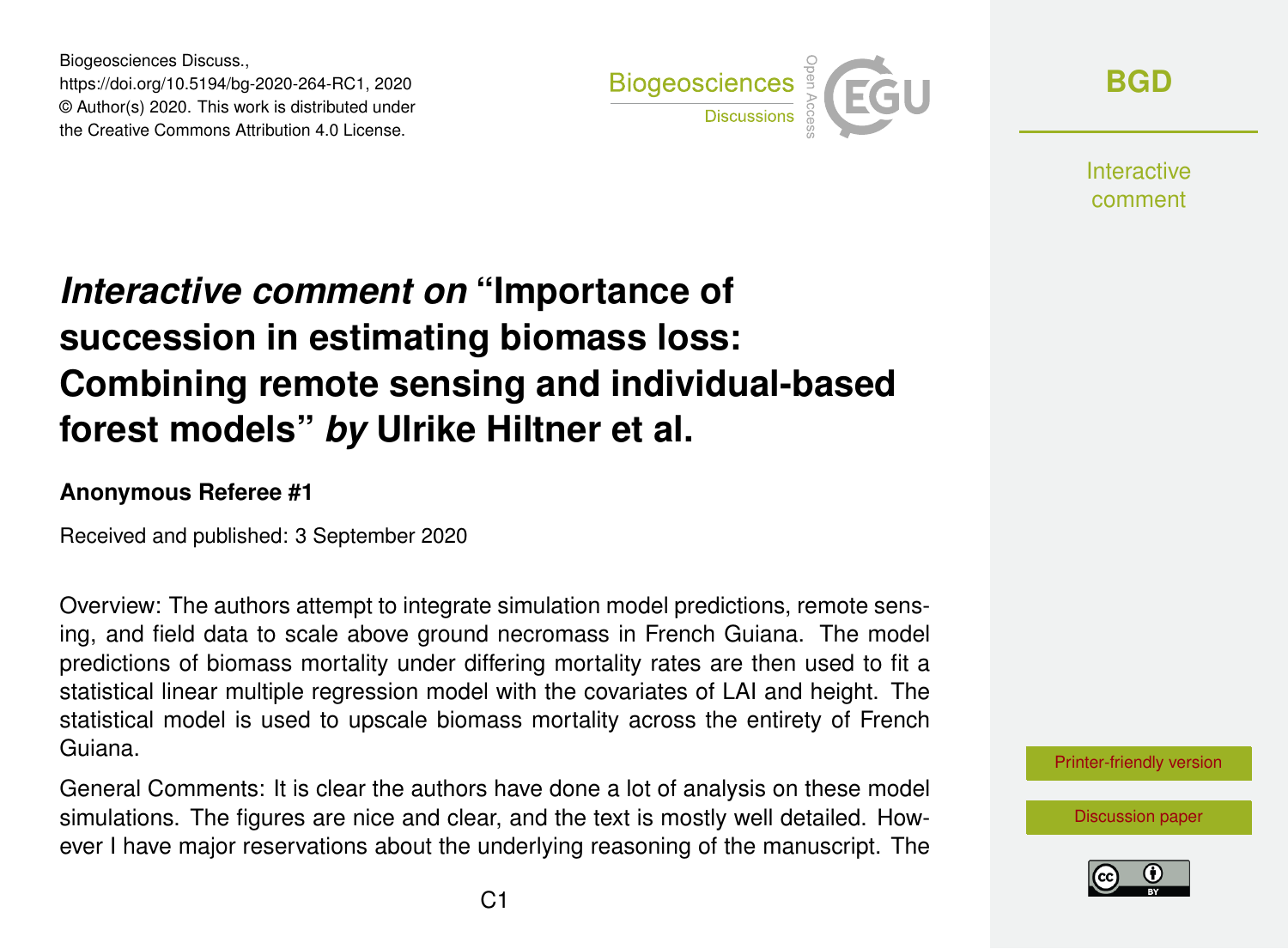model might work nicely - I don't really know and it doesn't appear anyone would if there was not a large body of field data to test it with. Moreover I don't see the utility of 'upscaling' to the entirety of FG from one plot. Sure you can generate an estimate, but is the estimate viable or defensible? There are certainly some interesting aspects to the simulations such as the interaction between PFT and disturbance frequency - yet that is not really what the outcome of the manuscript is focused upon. Overall, these issues and the following underlie my objections to the methodological approach used here, and subsequent conclusions derived.

1)Does the paper address relevant scientific questions within the scope of BG? I suppose this would fall within the scope.

2) Does the paper present novel concepts, ideas, tools, or data? This might be a novel application of FORMIND simulation results. I am not deeply read in the FORMIND literature. Otherwise, I think these approaches have largely been attempted before.

3) Are substantial conclusions reached? An estimate of mortality and biomass turnover for the entirety of French Guiana is derived.

4) Are the scientific methods and assumptions valid and clearly outlined? No, this is lacking with respect to the assumptions of the underlying model products used to make the assertions of the results.

5) Are the results sufficient to support the interpretations and conclusions? I do not believe so. They present a rate of mortality, but there is no ground based observation presented to compare it to, neither is an appropriate comparison made with field derived tree mortality estimates from the region.

6) Is the description of experiments and calculations sufficiently complete and precise to allow their reproduction by fellow scientists (traceability of results)? No, the specific version and parameterization of the FORMIND model and its outputs are not made available. The large scale predictions are also not made available.

#### **[BGD](https://bg.copernicus.org/preprints/)**

Interactive comment

[Printer-friendly version](https://bg.copernicus.org/preprints/bg-2020-264/bg-2020-264-RC1-print.pdf)

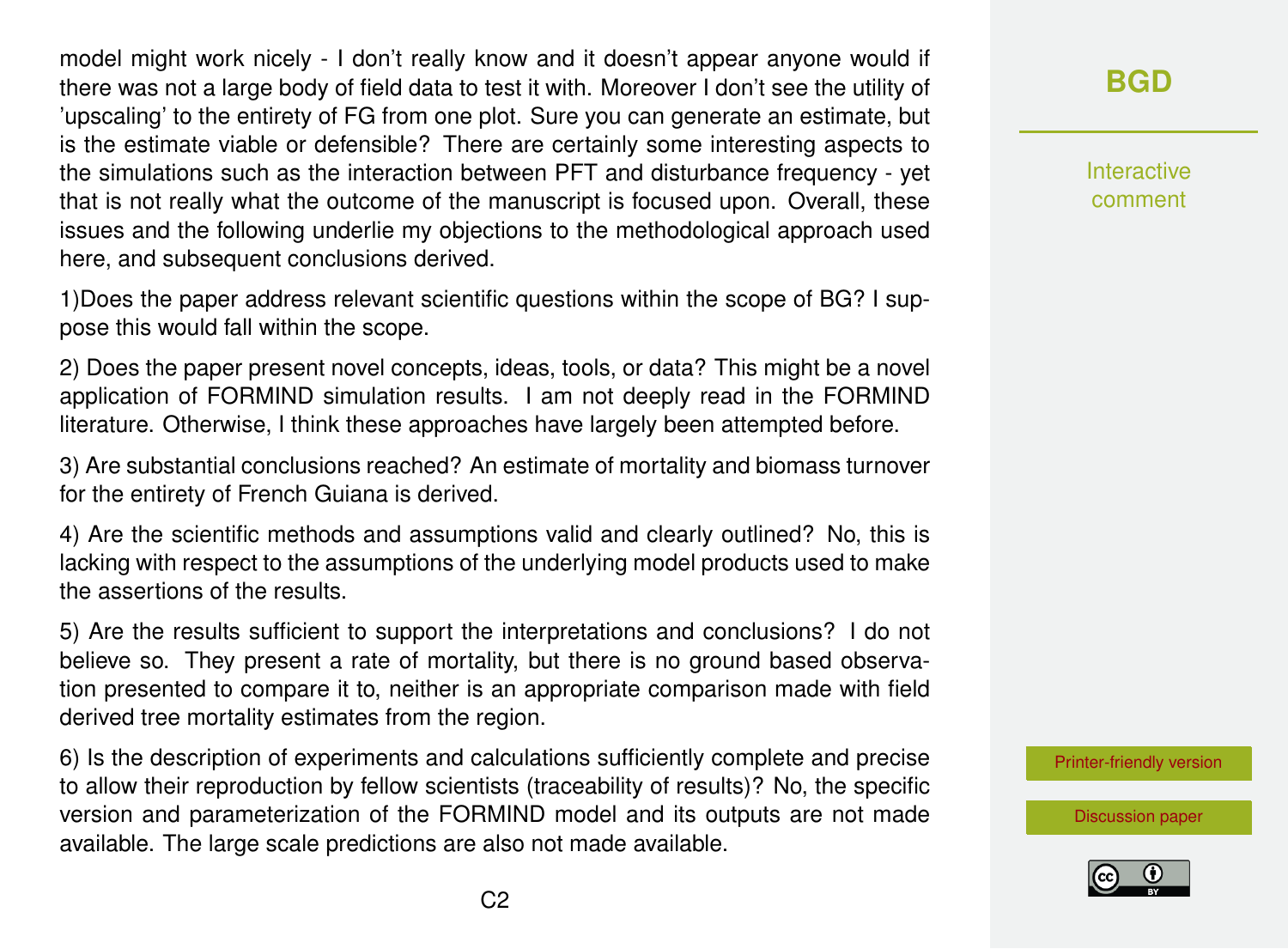7) Do the authors give proper credit to related work and clearly indicate their own new/original contribution? No, I believe they actually miss a lot of relevant work - especially with respect to field observations. It is possible because some of this work is contrary to their conclusions.

8) Does the title clearly reflect the contents of the paper? Not exactly. LAI is not entirely representative of successional state. Succession usually has a species assemblage connotation, which cannot be derived from the remote sensing products used here. There are many intrinsic edaphic and topographic effects that can also limit LAI, in addition to intra & inter-annual variability of LAI from phenological responses to anomalies of climate.

9) Does the abstract provide a concise and complete summary? The abstract is not concise, and I think some of the statements should need to be edited to make it completely clear that every result presented here is conditional upon the veracity of the predictions of FORMIND being simulated for the Paracou plot. Also mention of climate change is made, but that's not really at all thematic of the manuscript.

10) Is the overall presentation well structured and clear? I was confused by some aspects of the methods, but the structure of the presentation seems ok.

11) Is the language fluent and precise? There are some areas where the language is a bit informal, but this could be easily remedied and is not a major concern. Some sentences should be re-written in the 'direct voice'. The last sentence of the conclusion reads very awkwardly as is.

12) Are mathematical formulae, symbols, abbreviations, and units correctly defined and used? I think this is mostly ok. There might be a small issue here with terminology. For example, what is called "rate of biomass loss due to tree mortality" is actually a proportion.

13) Should any parts of the paper (text, formulae, figures, tables) be clarified, reduced,

#### **[BGD](https://bg.copernicus.org/preprints/)**

Interactive comment

[Printer-friendly version](https://bg.copernicus.org/preprints/bg-2020-264/bg-2020-264-RC1-print.pdf)

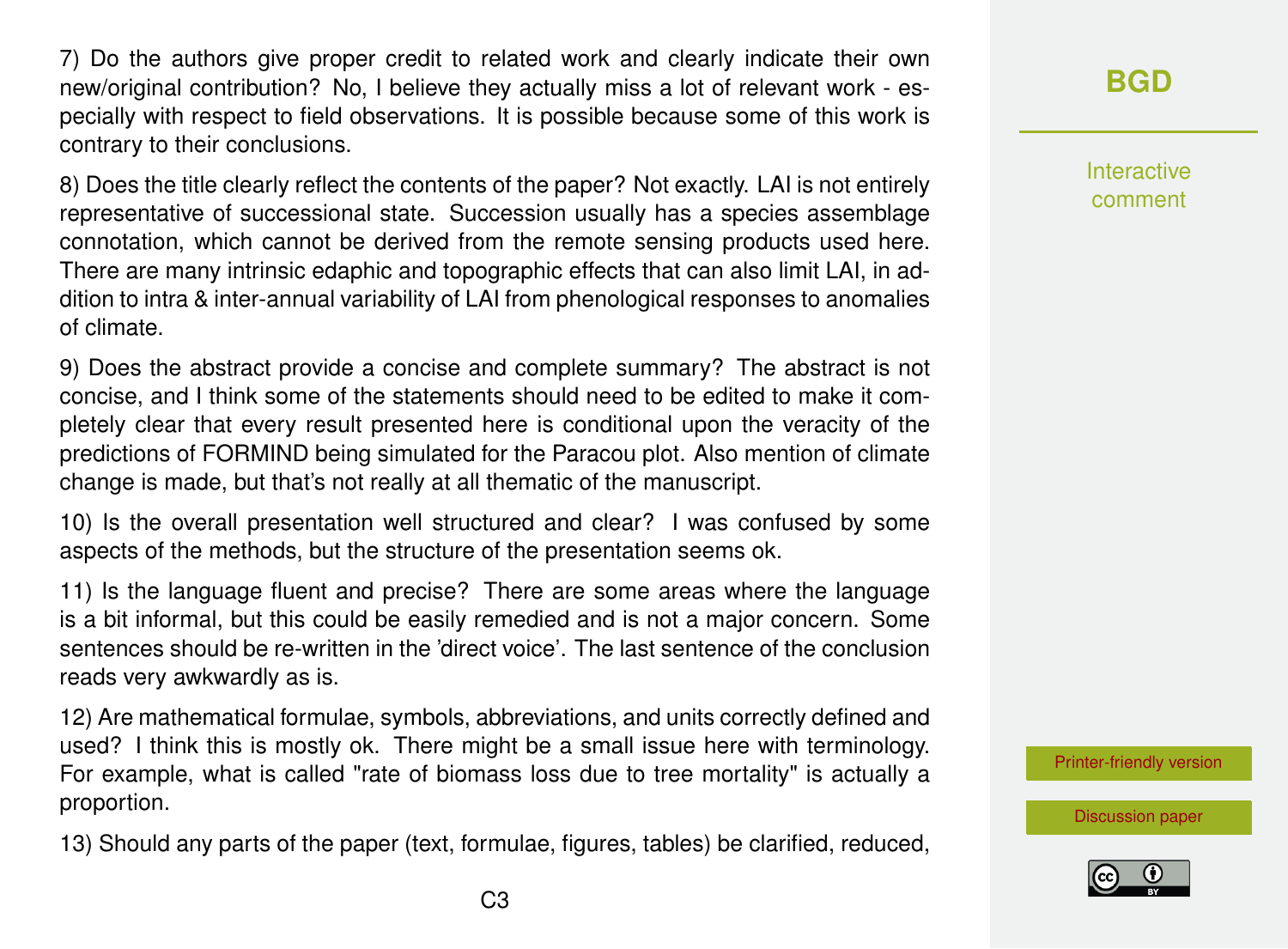combined, or eliminated? The text does seem a bit long. The figures look nice.

14) Are the number and quality of references appropriate? No, I think the references are very much inadequate. There is a large omission of comparison with field based studies, and tropical forest remote sensing studies.

15) Is the amount and quality of supplementary material appropriate? It seems ok. The model, simulation outputs, and derived country level predictions should be made available (without requesting access).

RS LAI data: Changes in LAI are not at all indicative of tree mortality - especially at the relatively coarse 500m MODIS scale. Intrinsic biological phenology and drought responses can also trigger large fluctuations in LAI. I think something on the scale of a large windthrow event would be required to really reduce the LAI at the scale of resolution in the MODIS product. I see this as a problem that undermines the underlying approximation of mortality for the manuscript - and by extension I think undermines the effort of upscaling mortality. Lines 60:63 also seem to make this point.

Statistical model: The high R2 of the statistical model approximating mortality derived from the simulation model is not very meaningful when (1) it is completely unclear that the model can accurately simulate mortality. (2) There also appears to be a scale mismatch between the simulation outputs the statistical model was fit with, and the RS derived inputs used for upscaling it. Was the model fit with 40x40 m subsets or 60 ha? It is not really clear. Given the number of points in figure 6, I am guessing it is the 40x40m subsets. The native scale of the tree height product (which is also a model derived product) is 100 ha. I am sceptical of fitting a model on simulated mortality predictions of 0.16 ha, and then applying it at 100 ha.

Numerous papers have shown that tree mortality and necromass do not scale linearly. If this manuscript was actually based upon field data (which it is not), then perhaps there would be merit to this counter argument. However, the results of this manuscript and its thesis is effectively entirely based upon simulations. The authors do not seem

## **[BGD](https://bg.copernicus.org/preprints/)**

Interactive comment

[Printer-friendly version](https://bg.copernicus.org/preprints/bg-2020-264/bg-2020-264-RC1-print.pdf)

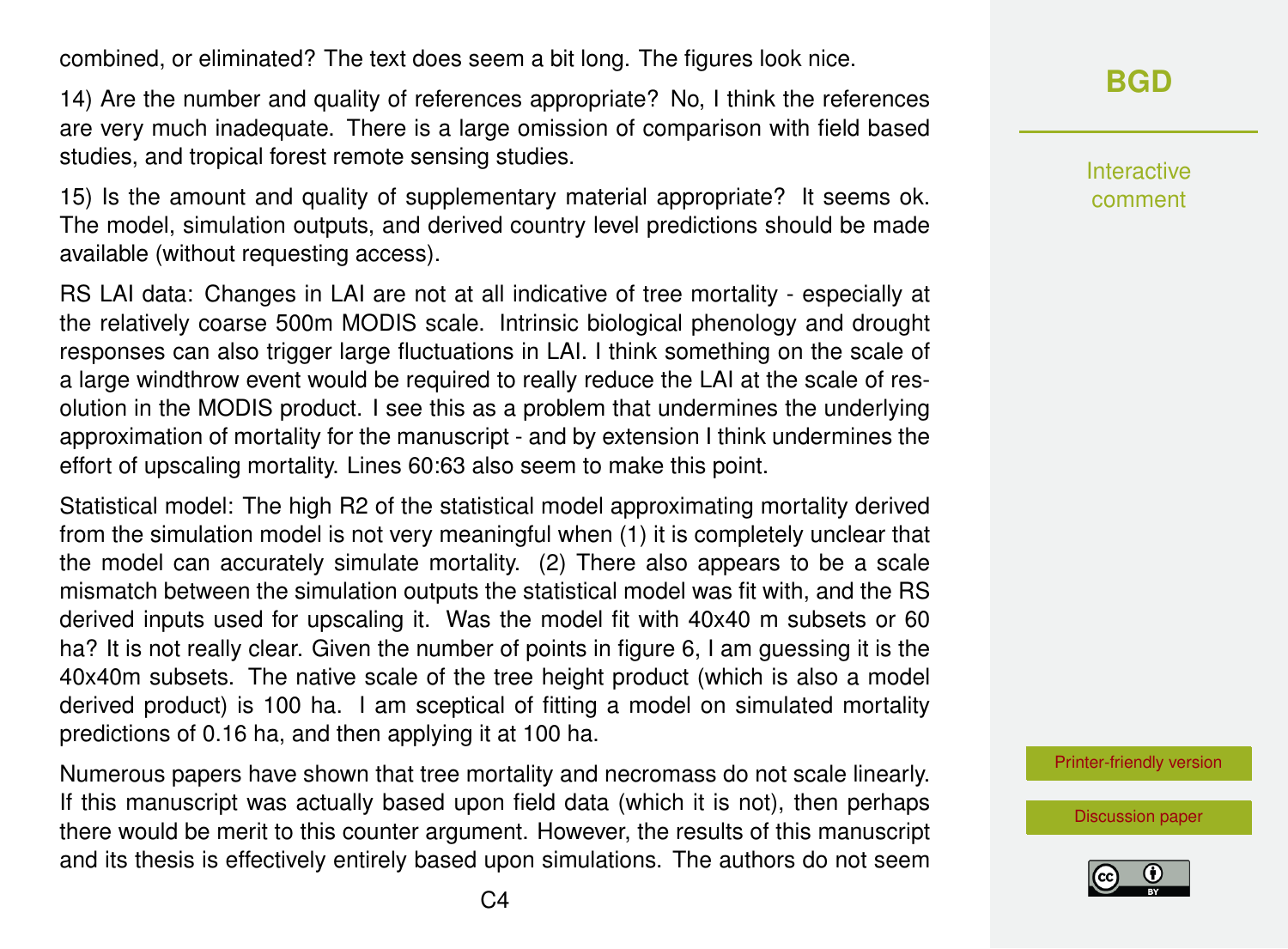to acknowledge previous research on the topic - which again, is strongly contrary to the results presented here.

I think it is extremely speculative to assume that changes in a modeled LAI estimate are proportional to % mortality, or total necromass. Virtually all allometric equations for biomass are nonlinear. A lot of hard work has been done in this area. See Marra et al. 2016 Biogeosciences. A number of papers have shown that non-linear size responses occur with common drivers of tree mortality. Droughts are thought to disproportionately kill large trees (Nepstad et al 2007 Ecology). The same goes for wind mortality (Rifai et al 2016 Ecological Applications), fire & wind (Silvério et al 2018 Journal of Ecology). But otherwise there are so many other drivers of mortality that cannot simply be linearly scaled by height and LAI.

Barlow et al 2003 Ecology Letters; Fauset et al., 2019 Frontiers in Earth Science; Fisher et al., 2009 Ecology Letters; Chambers et al., 2009 Ecology Letters; Chambers et al 2013 PNAS; Marra et al 2014 PlosOne; Marra et al., 2018 Global Change Biology; McDowell et al 2018 New Phytologist; Negrón-Juarez et al., 2018; Negrón-Juarez et al., 2010 Geophysical Research Letters; Rifai et al., 2016 Ecological Applications; Sivério et al 2019 Journal of Ecology; and many many more.

The x & y axes on figure 6 should be flipped in my opinion. There are some countering opinions on this, but typically observations are on the y-axis. However, there appears to be some non-linear influence between the quasi-observations and simulations of biomass mortality (necromass) that is not (or perhaps cannot be) captured with the linear regression.

Scaling from one forest plot to a large region: Again it should be made absolutely clear, repeatedly and throughout the abstract that these results are based on model simulations. This includes the estimates of LAI, which are indeed modeled and not directly observed. The arguments of this manuscript seems to be heavily dependent upon the veracity of the MCD15 product - however any optical remote sensing product

# **[BGD](https://bg.copernicus.org/preprints/)**

Interactive comment

[Printer-friendly version](https://bg.copernicus.org/preprints/bg-2020-264/bg-2020-264-RC1-print.pdf)

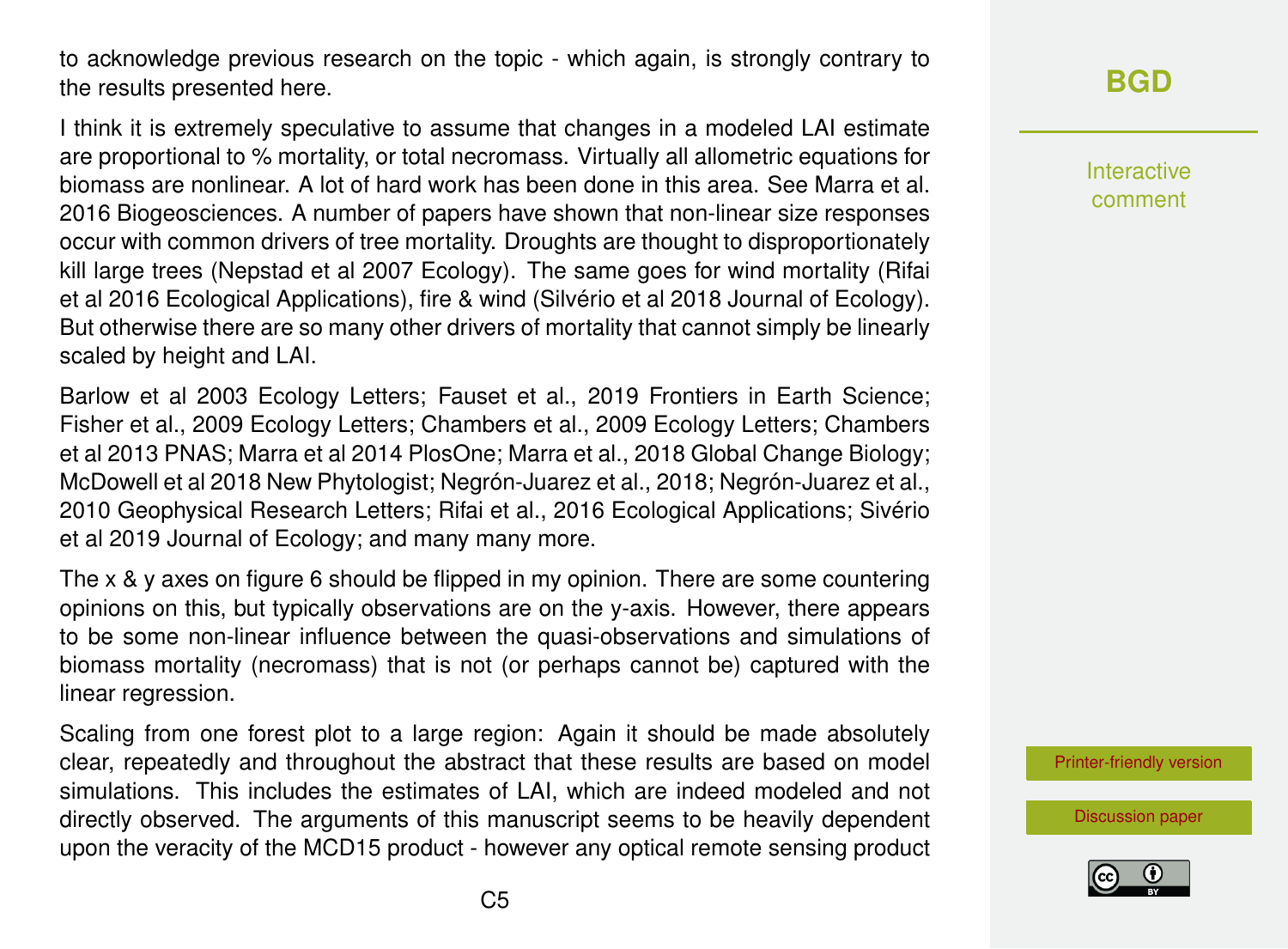has saturation effects when forest canopies are dense with an LAI > 4. The assumption of the Paracou forest plot being representative of the entirety of French Guiana is exceptionally misplaced. The climate of Paracou is influenced by its proximity to the Atlantic. The supplemental figure S3, for example shows two aspects of how this site cannot represent the entirety of French Guiana. No one site can really be claimed to be representative of such a large area. The simulations do not appear to be very realistic. Paracou exists upon relatively infertile soil with extremely limited Phosphorus. The simulation of approaching 500 Mg Biomass/Ha in less than 50 years is inconceivable with field measurements of NPP. These numbers should be compared with field observations in around the tropical forests of the Guiana shield.

Data availability: The value of this model focused manuscript is markedly reduced if the data and code are not openly available. I think the unavailability of the data and code is also contrary to the journal guidelines (https://www.biogeosciences.net/about/data\_policy.html). If the data is available, then make it available - otherwise a detailed statement is required as to why it is not available. The need to contact the authors is especially burdensome upon the reader, and is unlikely to be robust against the effects of time. Can the authors really guarantee they will always be around to provide the data and code when requested? Finally, even if FORMIND is available through other means, the results of this manuscript are unreproducible if it is not specific to the exact variant of FORMIND used in this manuscript.

Line Comments: Figure 1 caption: What is meant by rejuvenation?

Figure 3 caption: Put parentheses around acronyms that are being defined.

Figure 7: Is the histogram meant to serve as a colorbar for the left panel? This is not very clear if so. It would be better to add a color bar indicating what the color gradient signifies.

Table 2: Report the intercept value of the linear regression.

# **[BGD](https://bg.copernicus.org/preprints/)**

Interactive comment

[Printer-friendly version](https://bg.copernicus.org/preprints/bg-2020-264/bg-2020-264-RC1-print.pdf)

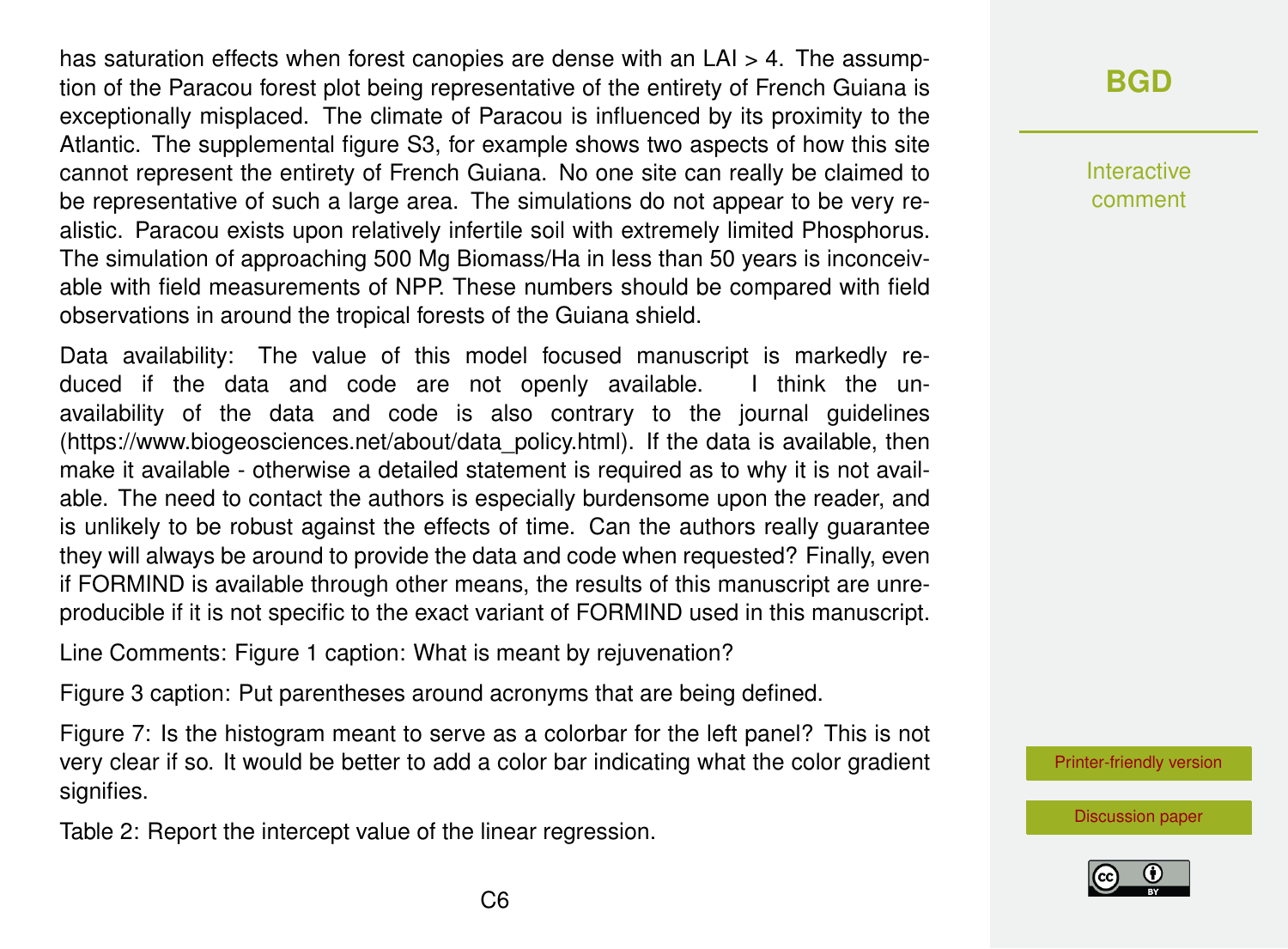20: Multivariate regression is when there are multiple response variables in the same regression model. Perhaps 'multiple linear regression' is meant?

25: I cannot tell if this is in reference to a model simulation or field observations?

38: The Pan 2011 estimate of 2.8 is on the higher end and was assembled more or less haphazardly from the available forest census data and country level reports. More recent estimates are available.

41: You might see Korner 2003 Science, Chambers et al 2013 PNAS, and Fisher et al 2008 Ecology Letters.

67-68: I don't see how this statement can be justified.

81-83: I find this hard to justify. See comparisons on Paracou and Nouragues.

86-87: Competition for water is a major axis not mentioned. The Guiana shield has been struck numerous times by severe drought effects.

95: About the regression model, what is the response and what is the covariate?

105-110: The paper using FORMIND v3.2 appears to be focused upon estimation of biomass with respect to changes in forest management. The parameterized version of the model does not appear to be available from that publication either.

119-120: I find the model simulating mortality with arbitrarily distributed spatial patterns to be extremely implausible. Wind, fire, floods ∼ these all have a distinct spatial component. This spatial component has implications for who dies, and the post-disturbance light environment. Moreover, disturbance in reality is a punctuated event. If I read the section 2.2.2 correctly - the imposed disturbance intensity is actually just a multiplier on the baseline mortality rate. I don't think this is really anywhere near representative of disturbance in tropical forests.

160: This does not make sense to me. Allometric equations for biomass are typically nonlinear. See the widely used models including height in Chave et al., 2014 Global **[BGD](https://bg.copernicus.org/preprints/)**

Interactive comment

[Printer-friendly version](https://bg.copernicus.org/preprints/bg-2020-264/bg-2020-264-RC1-print.pdf)